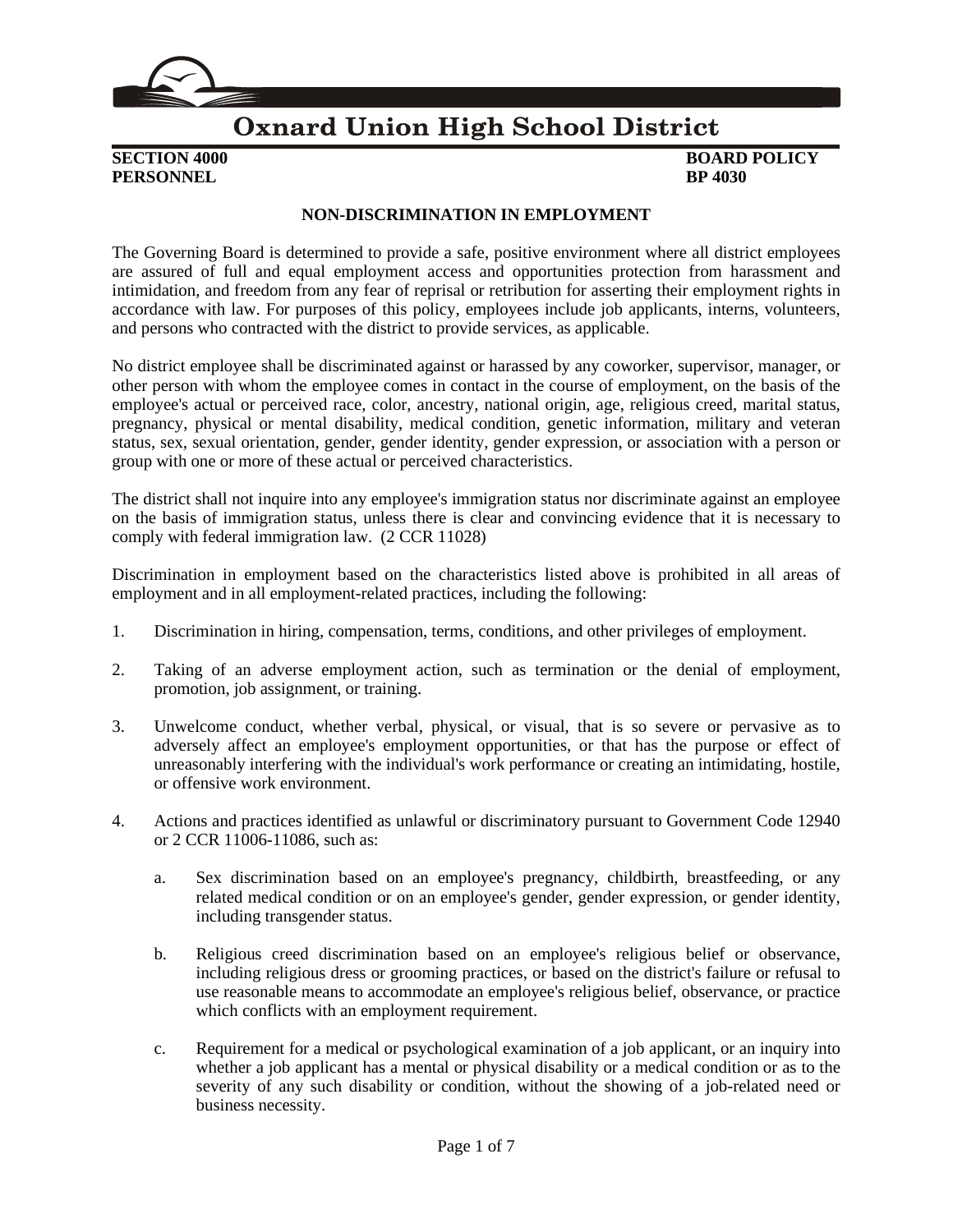d. Failure to make reasonable accommodation for the known physical or mental disability of an employee, or to engage in a timely, good faith, interactive process with an employee who has requested such accommodations in order to determine the effective reasonable accommodations, if any, to be provided to the employee.

The Board also prohibits retaliation against any district employee who opposes any discriminatory employment practice by the district or its employees, agents, or representatives or who complains, testifies, assists, or in any way participates in the district's complaint procedures pursuant to this policy. No employee who requests an accommodation for any protected characteristic listed in this policy shall be subjected to any punishment or sanction, regardless of whether the request was granted. (Government Code 12940; 2 CCR 11028)

Complaints concerning employment discrimination, or harassment, or retaliation shall immediately be investigated in accordance with procedures specified in the accompanying administrative regulation.

Any supervisory or management employee who observes or has knowledge of an incident of prohibited discrimination or harassment, including harassment of an employee by a nonemployee, shall report the incident to the Superintendent designated district coordinator as soon as practical after the incident. All other employees are encouraged to report such incidents to their supervisor immediately. The district shall protect any employee who reports such incidents from retaliation.

The Superintendent or designee shall use all appropriate means to reinforce the district's nondiscrimination policy, including providing training and information to employees about how to recognize harassment, discrimination, or other related conduct, how to respond appropriately, and components of the district's policies and regulations regarding discrimination. The Superintendent or designee shall regularly review the district's employment practices and, as necessary, shall take action to ensure district compliance with the nondiscrimination laws.

Any district employee who engages in prohibited discrimination, harassment, or retaliation or who aids, abets, incites, compels, or coerces another to engage or attempt to engage in such behavior in violation of this policy shall be subject to disciplinary action, up to and including dismissal.

|         | Legal Reference:     |                                                                                                                       |
|---------|----------------------|-----------------------------------------------------------------------------------------------------------------------|
|         | <b>State</b>         | <b>Description</b>                                                                                                    |
|         | 2 CCR 11006-11086    | Discrimination in employment                                                                                          |
|         | 2 CCR 11023          | Harassment and discrimination prevention and correction                                                               |
|         | 2 CCR 11024          | Required training and education on harassment based on sex, gender<br>identity and expression, and sexual orientation |
|         | 2 CCR 11027-11028    | National origin and ancestry discrimination                                                                           |
|         | 5 CCR 4900-4965      | Nondiscrimination in elementary and secondary education programs                                                      |
|         | Civ. Code 51.7       | Freedom from violence or intimidation                                                                                 |
|         | Ed. Code 200-262.4   | Educational equity; prohibition of discrimination on the basis of sex                                                 |
|         | Gov. Code 11135      | Unlawful discrimination                                                                                               |
|         | Gov. Code 11138      | Rules and regulations                                                                                                 |
|         |                      | Gov. Code 12900-12996 Fair Employment and Housing Act                                                                 |
|         |                      | Gov. Code 12940-12952 Unlawful employment practices                                                                   |
|         |                      | Gov. Code 12960-12976 Unlawful employment practices; complaints                                                       |
|         | Pen. Code 422.56     | Definitions, hate crimes                                                                                              |
| Federal |                      | <b>Description</b>                                                                                                    |
|         | 20 USC 1681-1688     | Title IX of the Education Amendments of 1972                                                                          |
|         | 28 CFR 35.101-35.190 | Americans with Disabilities Act                                                                                       |
|         | 29 USC 621-634       | Age Discrimination in Employment Act                                                                                  |
|         | 29 USC 794           | Rehabilitation Act of 1973, Section 504                                                                               |
|         | 34 CFR 100.6         | Compliance information                                                                                                |
|         | 34 CFR 104.7         | Designation of responsible employee for Section 504                                                                   |
|         | 34 CFR 104.8         | <b>Notice</b>                                                                                                         |
|         |                      |                                                                                                                       |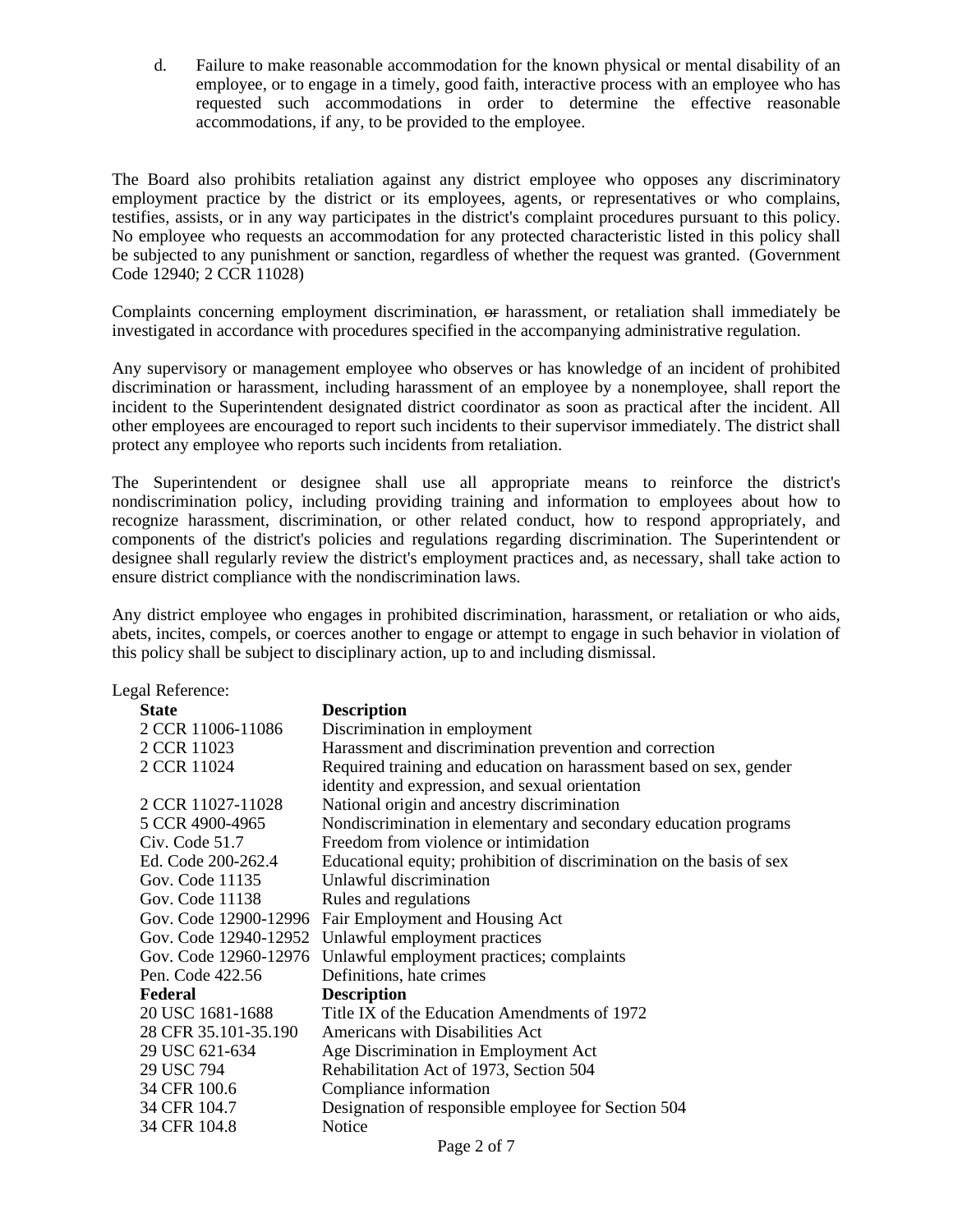| 34 CFR 106.8                                                                           |                                                                       | Designation of responsible employee and adoption of grievance procedures                    |  |  |  |
|----------------------------------------------------------------------------------------|-----------------------------------------------------------------------|---------------------------------------------------------------------------------------------|--|--|--|
| 34 CFR 106.9                                                                           | Dissemination of policy                                               |                                                                                             |  |  |  |
| 34 CFR 110.1-110.39                                                                    | Nondiscrimination on the basis of age                                 |                                                                                             |  |  |  |
| 42 USC 12101-12213                                                                     | Americans with Disabilities Act                                       |                                                                                             |  |  |  |
| 42 USC 2000d-2000d-7                                                                   | Title VI, Civil Rights Act of 1964, as amended                        |                                                                                             |  |  |  |
|                                                                                        | 42 USC 2000e-2000e-17 Title VII, Civil Rights Act of 1964, as amended |                                                                                             |  |  |  |
| 42 USC 2000ff-2000ff-11 Genetic Information Nondiscrimination Act of 2008              |                                                                       |                                                                                             |  |  |  |
| 42 USC 2000h-2-2000h-6 Title IX of the Civil Rights Act of 1964                        |                                                                       |                                                                                             |  |  |  |
| 42 USC 6101-6107                                                                       | Age discrimination in federally assisted programs                     |                                                                                             |  |  |  |
| <b>Management Resources:</b>                                                           |                                                                       |                                                                                             |  |  |  |
|                                                                                        |                                                                       | CA Dept of Fair Employment and Housing Publication California Law Prohibits Workplace       |  |  |  |
|                                                                                        |                                                                       | Discrimination and Harassment                                                               |  |  |  |
| CA Dept of Fair Employment and Housing Publication                                     |                                                                       | Transgender Rights in the Workplace                                                         |  |  |  |
|                                                                                        | CA Dept of Fair Employment and Housing Publication                    | Workplace Harassment Guide for California                                                   |  |  |  |
|                                                                                        |                                                                       | Employers                                                                                   |  |  |  |
|                                                                                        | CA Dept of Fair Employment and Housing Publication                    | Your Rights and Obligations as a Pregnant                                                   |  |  |  |
|                                                                                        |                                                                       | Employee                                                                                    |  |  |  |
| Court Decision Thomson v. North American Stainless LP, (2011) 131 S.Ct. 863            |                                                                       |                                                                                             |  |  |  |
| Court Decision Shephard v. Loyola Marymount, (2002) 102 Cal.Appl 4th 837               |                                                                       |                                                                                             |  |  |  |
| U.S. DOE Office for Civil Rights Publication Notice of Non-Discrimination, August 2010 |                                                                       |                                                                                             |  |  |  |
| U.S. Equal Employment Opportunity Comm Publication EEOC Compliance Manual              |                                                                       |                                                                                             |  |  |  |
|                                                                                        |                                                                       | U.S. Equal Employment Opportunity Comm Publication Enforcement Guidance: Vicarious Employer |  |  |  |
|                                                                                        |                                                                       | Liability for Unlawful Harassment by                                                        |  |  |  |
|                                                                                        |                                                                       | Supervisors, June 1999                                                                      |  |  |  |
| Website California Department of Fair Employment and Housing                           |                                                                       |                                                                                             |  |  |  |
| Website U.S. Department of Education, Office for Civil Rights                          |                                                                       |                                                                                             |  |  |  |
|                                                                                        | Website U.S. Equal Employment Opportunity Commission                  |                                                                                             |  |  |  |
|                                                                                        |                                                                       |                                                                                             |  |  |  |

Board Adopted: 09/12/12 Revised: 08/27/14; 12/16/2020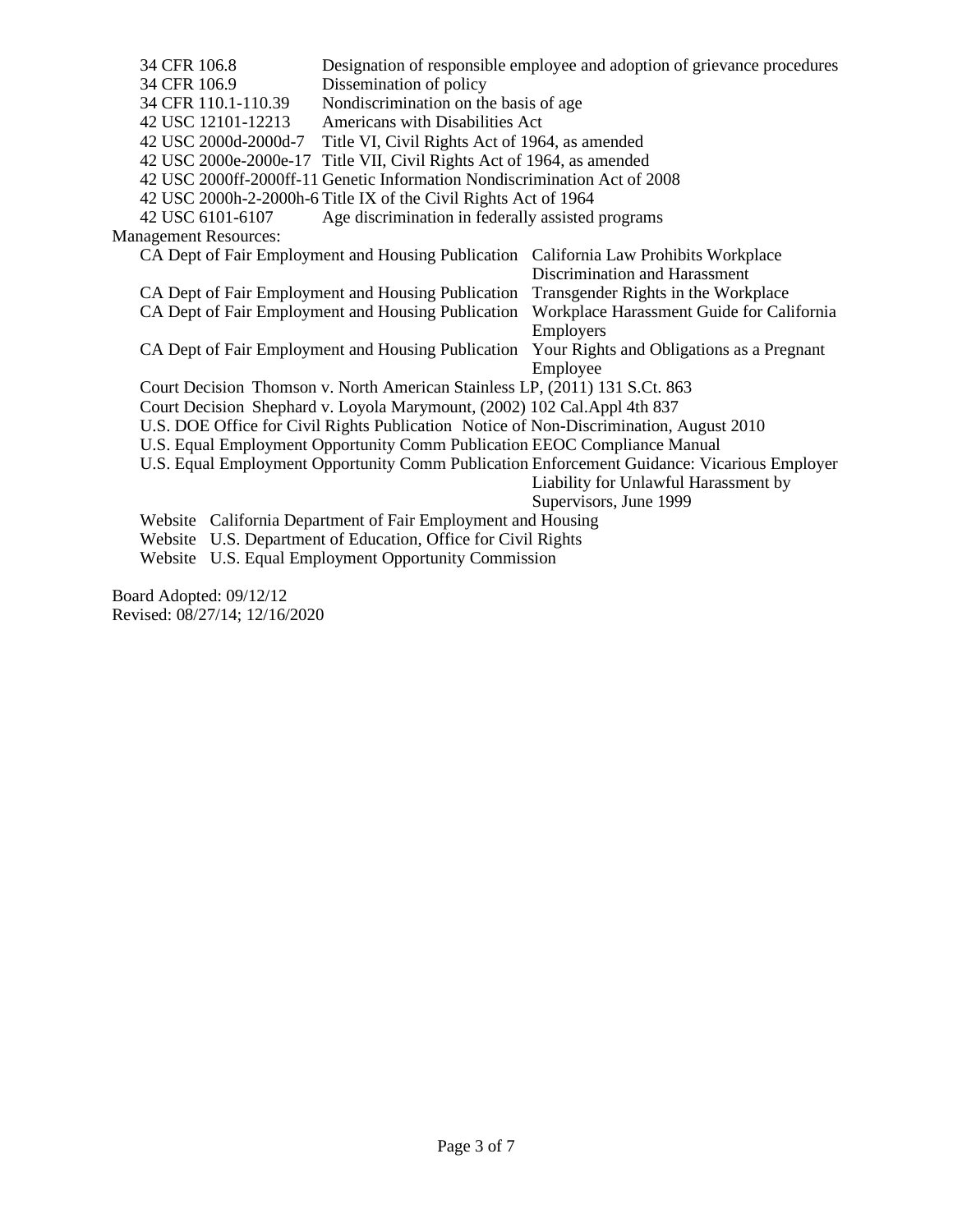

### **Oxnard Union High School District**

# **PERSONNEL AR 4030**

## **SECTION 4000 ADMINISTRATIVE REGULATIONS**

#### **NON-DISCRIMINATION IN EMPLOYMENT**

All allegations of discrimination in employment, including those involving an employee, job applicant, intern, volunteer, or other person contracted to provide services to the district shall be investigated and resolved in accordance with procedures specified in this administrative regulation.

The district designates the position identified below as its coordinator for nondiscrimination in employment (coordinator) to organize and manage the district's efforts to comply with state and federal nondiscrimination laws and to answer inquiries regarding the district's nondiscrimination policies. The coordinator may be contacted at:

| <b>Position Title:</b> | Director of Human Resources         |
|------------------------|-------------------------------------|
| Address:               | Oxnard Union High School District   |
|                        | 309 South K Street, Oxnard CA 93036 |
| Telephone Number:      | 805-385-2500                        |
| Email:                 | kimberly.tresvant@oxnardunion.org   |

#### **Measures to Prevent Discrimination**

To prevent unlawful discrimination, harassment, and retaliation in district employment, the Superintendent or designee shall implement the following measures:

- 1. Display in a prominent and accessible location at every work site where the district has employees, and post electronically in a conspicuous location on computers for employee use, up-to-date California Department of Fair Employment and Housing (DFEH) posters on the prohibition of workplace discrimination and harassment, the rights of transgender employees, and the rights and obligations of employees who are pregnant, have a related medical condition, or are recovering from childbirth. (Government Code 12950; 2 CCR 11013, 11023, 11049)
- 2. Publicize the district's nondiscrimination policy and regulation, including the complaint procedures and the coordinator's contact information, by: (5 CCR 4960; 34 CFR 100.6, 106.9)
	- a. Including them in each announcement, bulletin, or application form that is used in employee recruitment.
	- b. Posting them in all district schools and offices, including staff lounges and other prominent locations.
	- c. Posting them on the district's web site and providing easy access to them through districtsupported social media, when available.
- 3. Disseminate the district's nondiscrimination policy and administrative regulation to all employees by one or more of the following methods: (2 CCR 11023)
	- a. Printing and providing a copy to all employees, with an acknowledgment form for each employee to sign and return.
	- b. Sending a copy via email with an acknowledgment return form.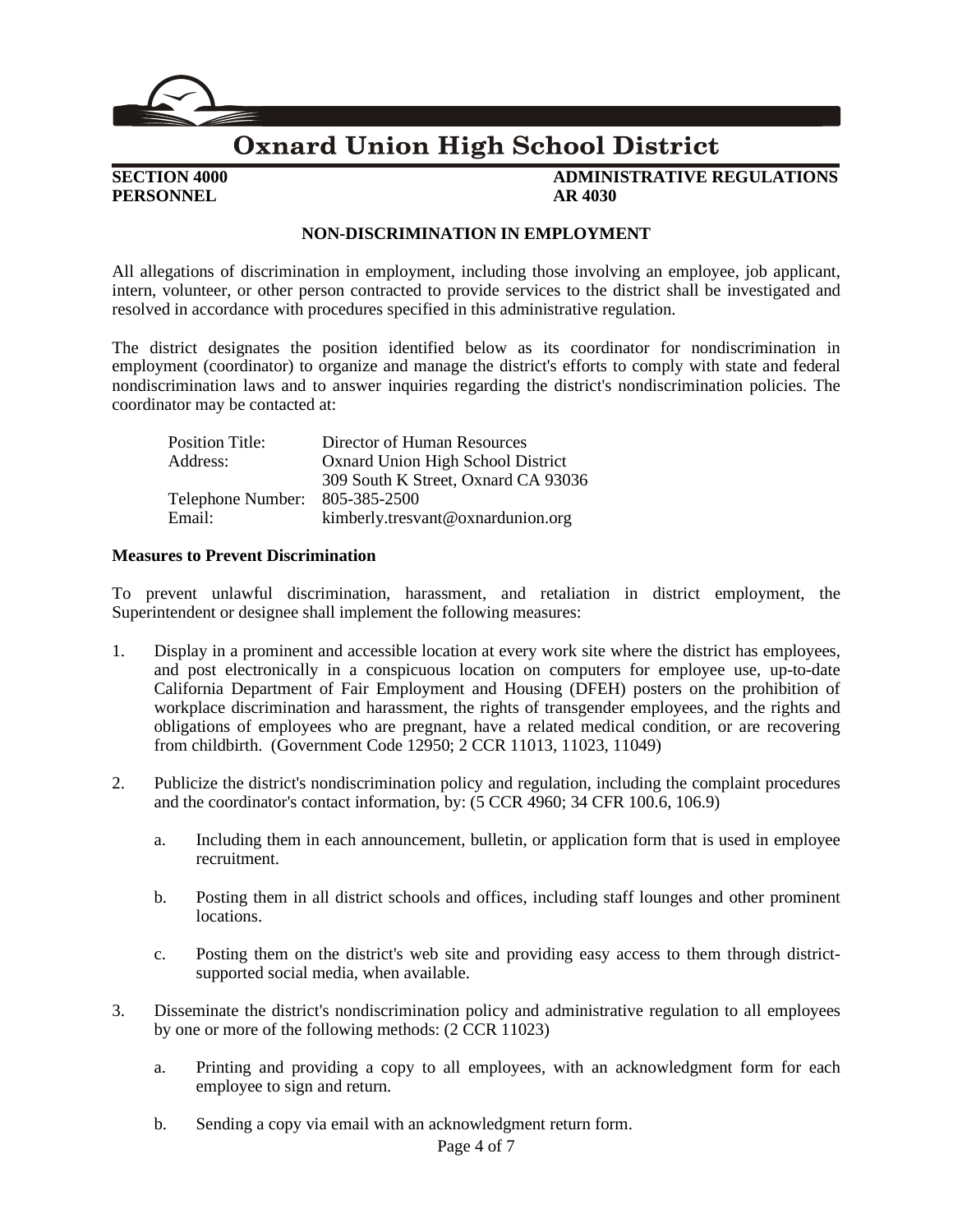c. Posting a copy on the district intranet with a tracking system ensuring all employees have read and acknowledged receipt of the policies.

Discussing the policy and regulation with employees upon hire and/or during a new hire orientation session.

- d. Any other way that ensures employees receive and understand the policy.
- 4. Provide to employees a handbook which contains information that clearly describes the district's nondiscrimination policy, procedures for filing a complaint, and resources available to employees who believe they have been the victim of any discriminatory or harassing behavior.
- 5. Provide training regarding the district's nondiscrimination policy, including what constitutes unlawful discrimination, harassment, and retaliation and how and to whom a report of an incident should be made.

The district may also provide bystander intervention training to employees which includes information and practical guidance on how to recognize potentially problematic behaviors and which may motivate them to take action when they observe such behaviors. The training and education may include exercises to provide employees with the skills and confidence to intervene as appropriate and to provide them with resources they can call upon that support their intervention. (Government Code 12950.2)

- 6. Periodically review the district's recruitment, hiring, and promotion processes and regularly monitor the terms, conditions, and privileges of employment to ensure district compliance with law.
- 7. For any district facility where 10 percent of employees have a language other than English as their spoken language, translate the policy into every language spoken by at least 10 percent of the workforce. (2 CCR 11023)

#### **Complaint Procedure**

Complaints of sexual harassment shall be investigated and resolved in accordance with AR 4119.12/4219.12/4319.12 - Title IX Sexual Harassment Complaint Procedures if the alleged conduct meets the definition of sexual harassment pursuant to 34 CFR 106.30.

Any other complaint alleging unlawful discrimination or harassment shall be addressed in accordance with the following procedures:

1. Notice and Receipt of Complaint: A complainant may inform a direct supervisor, another supervisor, the coordinator, the Superintendent or, if available, a complaint hotline or an ombudsman. The complainant's direct supervisor may be bypassed in filing a complaint when the supervisor is the subject of the complaint.

The complainant may first attempt to resolve the situation informally with the complainant's supervisor before filing a written complaint.

A supervisor or manager who has received information about an incident of discrimination or harassment, or has observed such an incident, shall report it to the coordinator, whether or not the complainant files a written complaint.

The written complaint should contain the complainant's name, the name of the individual who allegedly committed the act, a description of the incident, the date and location where the incident occurred, any witnesses who may have relevant information, any available evidence of the discrimination or harassment, and any other pertinent information which may assist in investigating and resolving the complaint.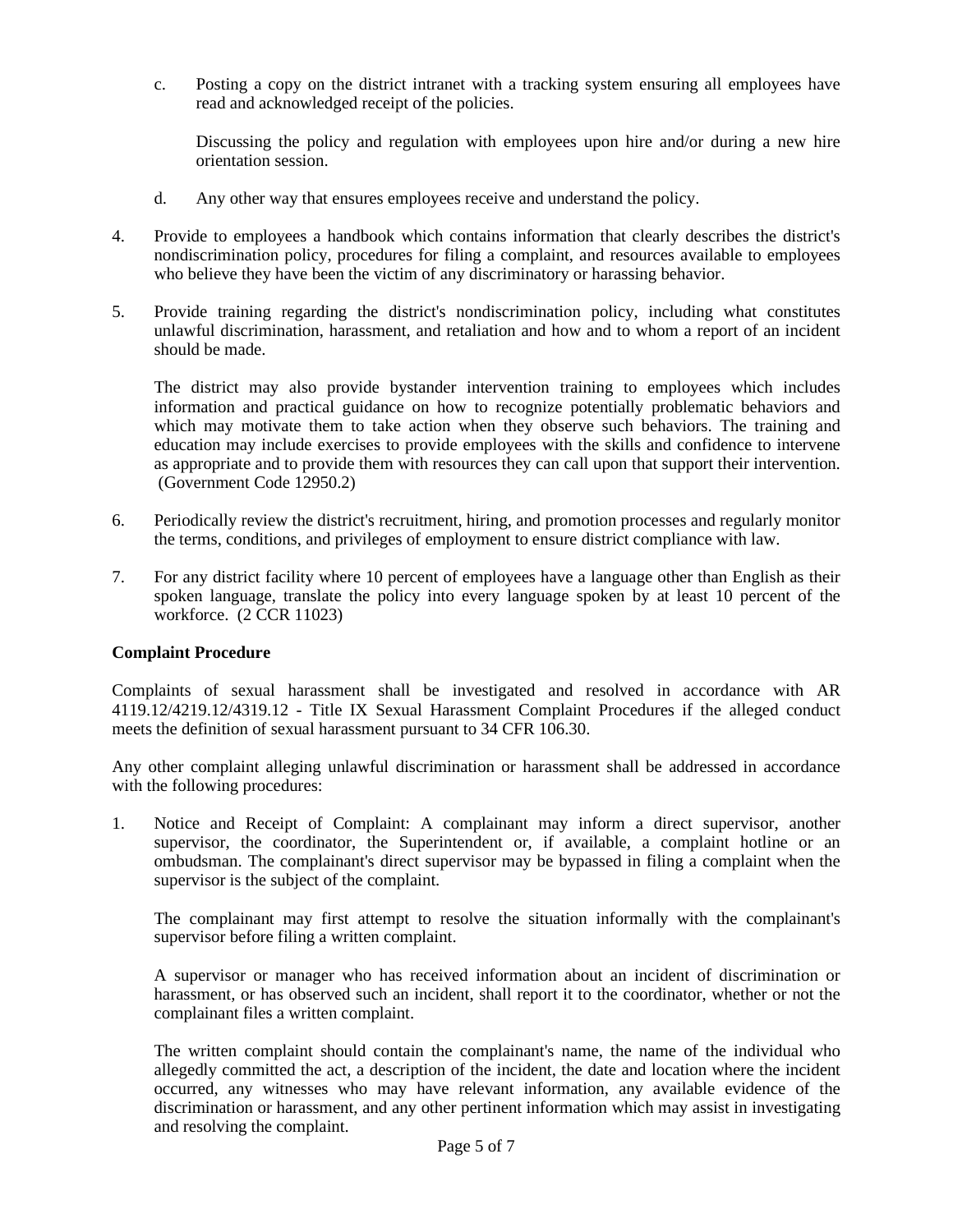2. Investigation Process: The coordinator shall initiate an impartial investigation of an allegation of discrimination or harassment within five business days of receiving notice of the alleged discriminatory or harassing behavior, regardless of whether a written complaint has been filed or whether the written complaint is complete.

The coordinator shall meet with the complainant to describe the district's complaint procedure and discuss the actions being sought by the complainant in response to the allegation. The coordinator shall inform the complainant that the investigation of the allegations will be fair, timely, and thorough and will be conducted in a manner that provides all parties due process and reaches reasonable conclusions based on the evidence collected. The coordinator shall also inform the parties that the investigation will be kept confidential to the extent possible, but that some information may be disclosed as necessary to conduct an effective investigation.

If the coordinator determines that a detailed fact-finding investigation is necessary, the investigation shall begin immediately. As part of this investigation, the coordinator should interview the complainant, the person accused, and other persons who could be expected to have relevant information.

The coordinator shall track and document the progress of the investigation to ensure reasonable progress and shall inform the parties as necessary.

When necessary to carry out the investigation or to protect employee safety, the coordinator may discuss the complaint with the Superintendent or designee, district legal counsel, or the district's risk manager.

The coordinator shall also determine whether interim measures, such as scheduling changes, transfers, or leaves, need to be taken before the investigation is completed in order to prevent further incidents. The coordinator shall ensure that such interim measures do not constitute retaliation.

3. Written Report on Findings and Remedial/Corrective Action: No more than 20 business days after receiving the complaint, the coordinator shall conclude the investigation and prepare a written report of the findings. This timeline may be extended for good cause. If an extension is needed, the coordinator shall notify the parties and explain the reasons for the extension.

The report shall include the decision and the reasons for the decision and shall summarize the steps taken during the investigation. If a determination has been made that discrimination or harassment occurred, the report shall also include any corrective action(s) that have been or will be taken to address the behavior, provide appropriate options for remedial actions and resolutions for the complainant, and ensure that retaliation or further discrimination or harassment is prevented. The report shall be presented to the Superintendent or designee.

A summary of the findings shall be presented to the complainant and the person accused.

4. Appeal to the Governing Board: The complainant or the person accused may appeal any findings to the Board within 10 business days of receiving the written report of the coordinator's findings. The Superintendent or designee shall provide the Board with all information presented during the investigation. Upon receiving an appeal, the Board shall schedule a hearing as soon as practicable. Any complaint against a district employee shall be addressed in closed session in accordance with law. The Board shall render its decision within 10 business days.

### **Other Remedies**

In addition to filing a discrimination or harassment complaint with the district, a person may file a complaint with either DFEH or the Equal Employment Opportunity Commission (EEOC). The time limits for filing such complaints are as follows: